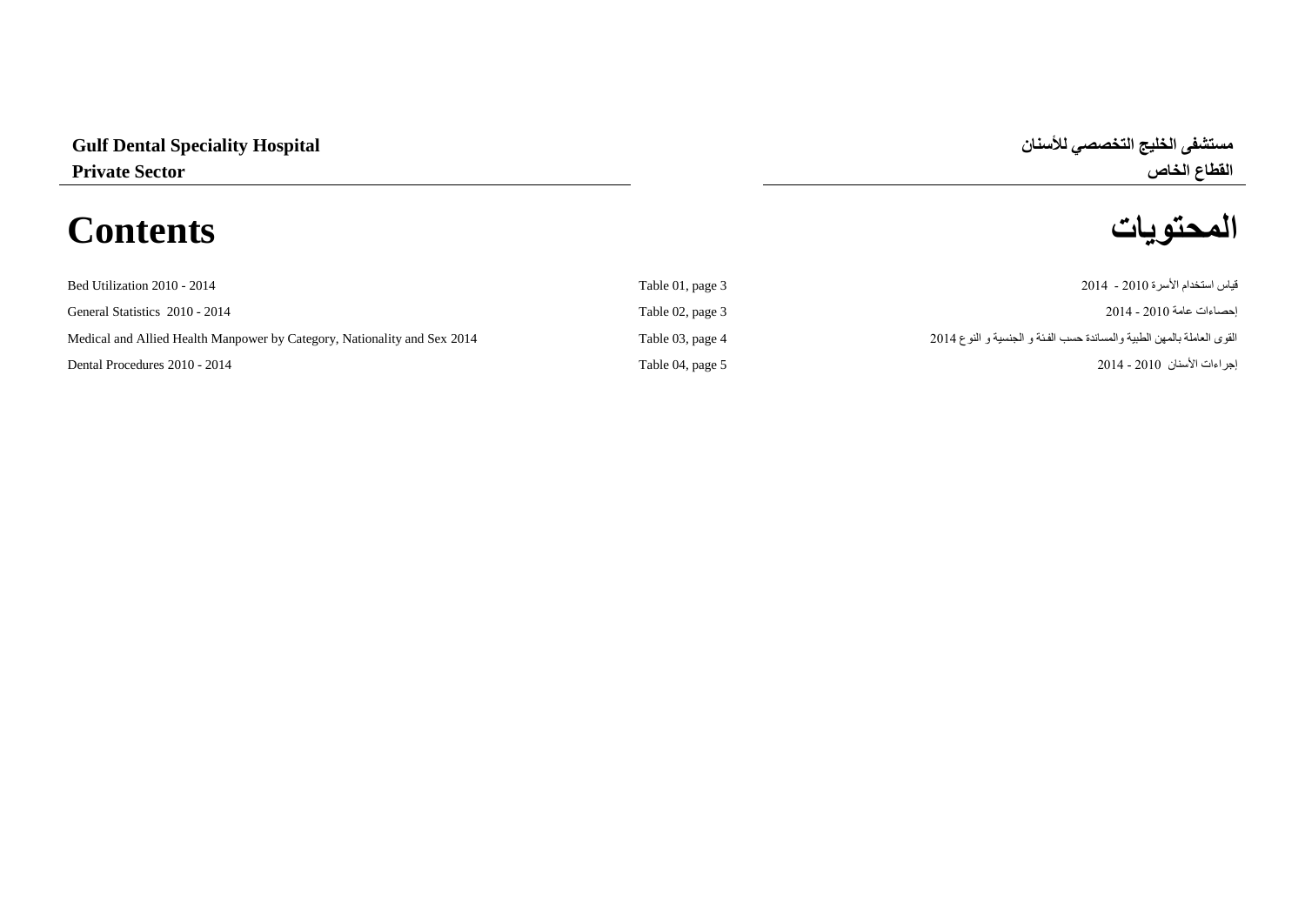#### **جدول 01 Table قياس استخدام األسرة 2010 - 2014 Bed Utilization 2010 - 2014**

<span id="page-1-0"></span>

| <b>Description</b>      | 2014      | 2013      | 2012      | 2011      | 2010      | البيان                  |
|-------------------------|-----------|-----------|-----------|-----------|-----------|-------------------------|
| Total admissions        |           |           |           |           |           | إجمالي الدخول           |
| Total discharges        |           |           |           |           |           | إجمالي الخروج           |
| Number of beds          | 8         | 8         | 8         | 10        | 10        | عدد الأسرة              |
| Bed days available      | 2,920     | 2,920     | 2,928     | 3,650     | 3,650     | أيام الأسرة             |
| Patient days-overnight  |           |           |           |           |           | أيام المرضى             |
| Patients days < 1 day   |           |           |           |           |           | أيام المرضىي أقل من يوم |
| Total patients days     |           |           |           |           |           | جملة أيام المرضى        |
| Bed occupancy rate      |           |           |           |           |           | معدل أشغال السرير       |
| Turnover rate           |           |           |           |           |           | معدل دوران السرير       |
| Turnover interval *     | <b>NA</b> | <b>NA</b> | <b>NA</b> | <b>NA</b> | <b>NA</b> | فترة فراغ السرير *      |
| Average daily admission |           |           |           |           |           | متوسط الدخول اليومي     |
| Average daily discharge |           |           |           |           |           | متوسط الخروج اليومي     |
| Average length of stay  |           |           |           |           |           | متوسط مدة الأقامة       |

\* معظم الدخول يعتبر بمثابة إقامة لفترة قصيرة . .patients case day as are admissions Most\*

#### **جدول 02 Table إحصاءات عامة 2010 - 2014 General Statistics 2010 - 2014**

| <b>Description</b>         | 2014   | 2013   | 2012   | 2011   | 2010   | البيان                                   |
|----------------------------|--------|--------|--------|--------|--------|------------------------------------------|
| Total out-patient visits   | 11,239 | 11,668 | 11.888 | 11,208 | 13,825 | إزيارات العيادات الخارجية                |
| Total admissions           |        |        |        |        |        | ا المرضى الداخليون                       |
| Radiology procedures       | 2,016  | 2,094  | 1,951  | 1.941  | 1,659  | ا إجراءات الأشعة                         |
| Operations (Major / Minor) | 281    | 235    |        |        |        | الإجراءات الجراحية ( الكبيرة / الصغيرة ) |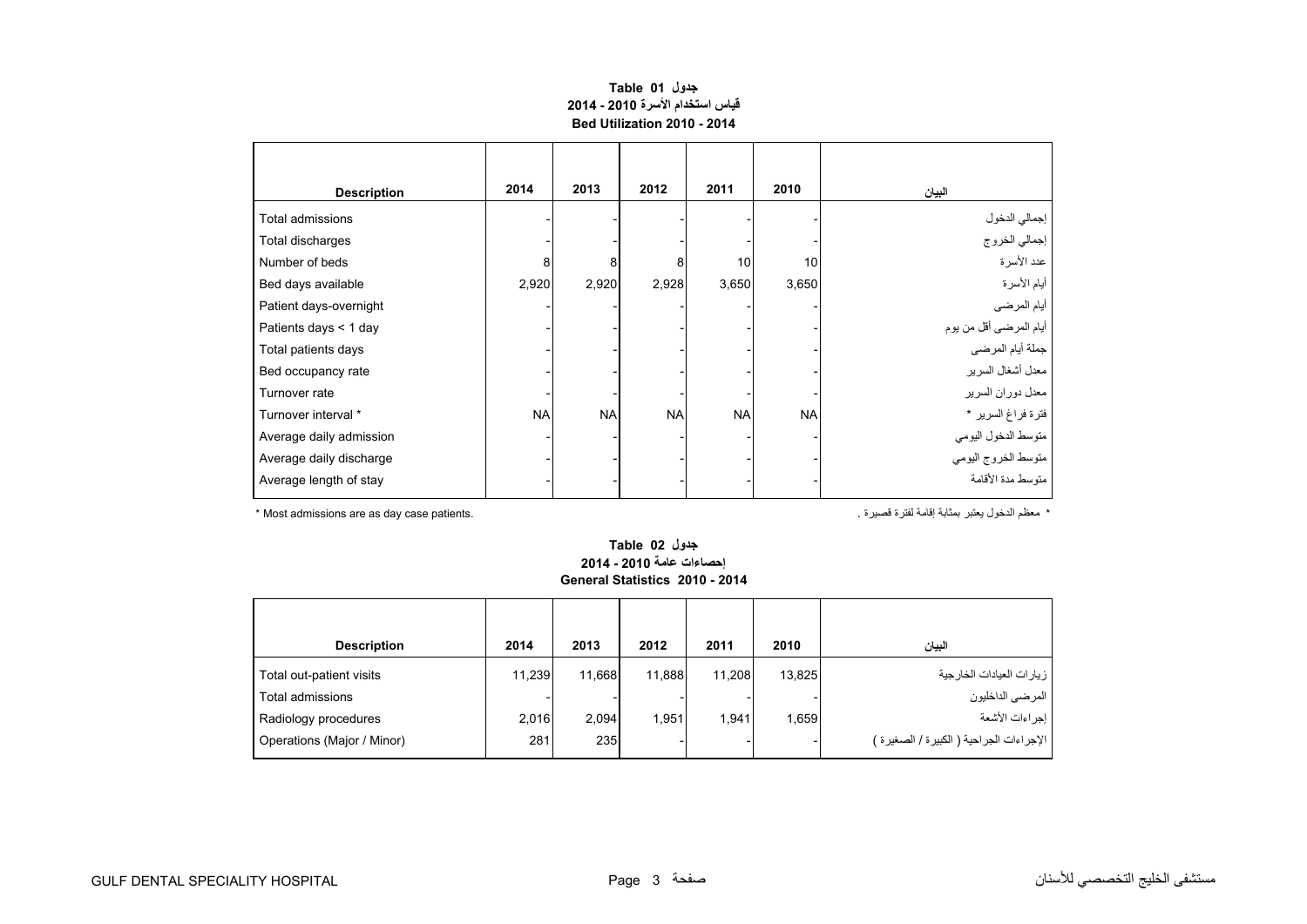<span id="page-2-0"></span>

|                            | <b>Total</b>    |                 |      | Non-Bahraini الجملة<br>غير بحريني |        |      | Bahraini<br>بحريني |        |      |                        |
|----------------------------|-----------------|-----------------|------|-----------------------------------|--------|------|--------------------|--------|------|------------------------|
|                            |                 |                 |      |                                   |        |      |                    |        |      |                        |
|                            | الجملة          | أنثى            | نكر  | الجملة                            | أنشى   | ذكر  | الجملة             | أنشى   | ذكر  |                        |
| Category                   | <b>Total</b>    | Female          | Male | <b>Total</b>                      | Female | Male | <b>Total</b>       | Female | Male | الفئة                  |
| Dentists                   | 10 <sub>1</sub> |                 | 9    | 10                                |        | 9    |                    |        |      | أطباء الأسنان          |
| Nurses*                    | 10              | 10 <sub>1</sub> |      | 10 <sub>1</sub>                   | 10     |      |                    |        |      | الممرضين *             |
| <b>Assistant Nurses</b>    | 3 <sub>l</sub>  | 3               |      | $\mathbf{2}$                      | 2      |      |                    |        |      | الممرضين المساعدين     |
| Dental Techinicians        | 2               |                 |      | 2                                 |        | 2    |                    |        |      | فنيو صحة الفم والأسنان |
| Radiographers & Technician |                 |                 |      |                                   |        |      |                    |        |      | مصورو وفنيو أشعة       |

#### **جدول 03 Table القوى العاملة بالمھن الطبية والمساندة حسب الفـئة <sup>و</sup> الجنسية <sup>و</sup> النوع <sup>2014</sup> Medical and Allied Health Manpower by Category, Nationality and Sex 2014**

\* Nurses excluding practical nurses and other grades below staff nurse. . الممرضين العدد لا يشمل الممرضين العمليين والفئات الأقل .